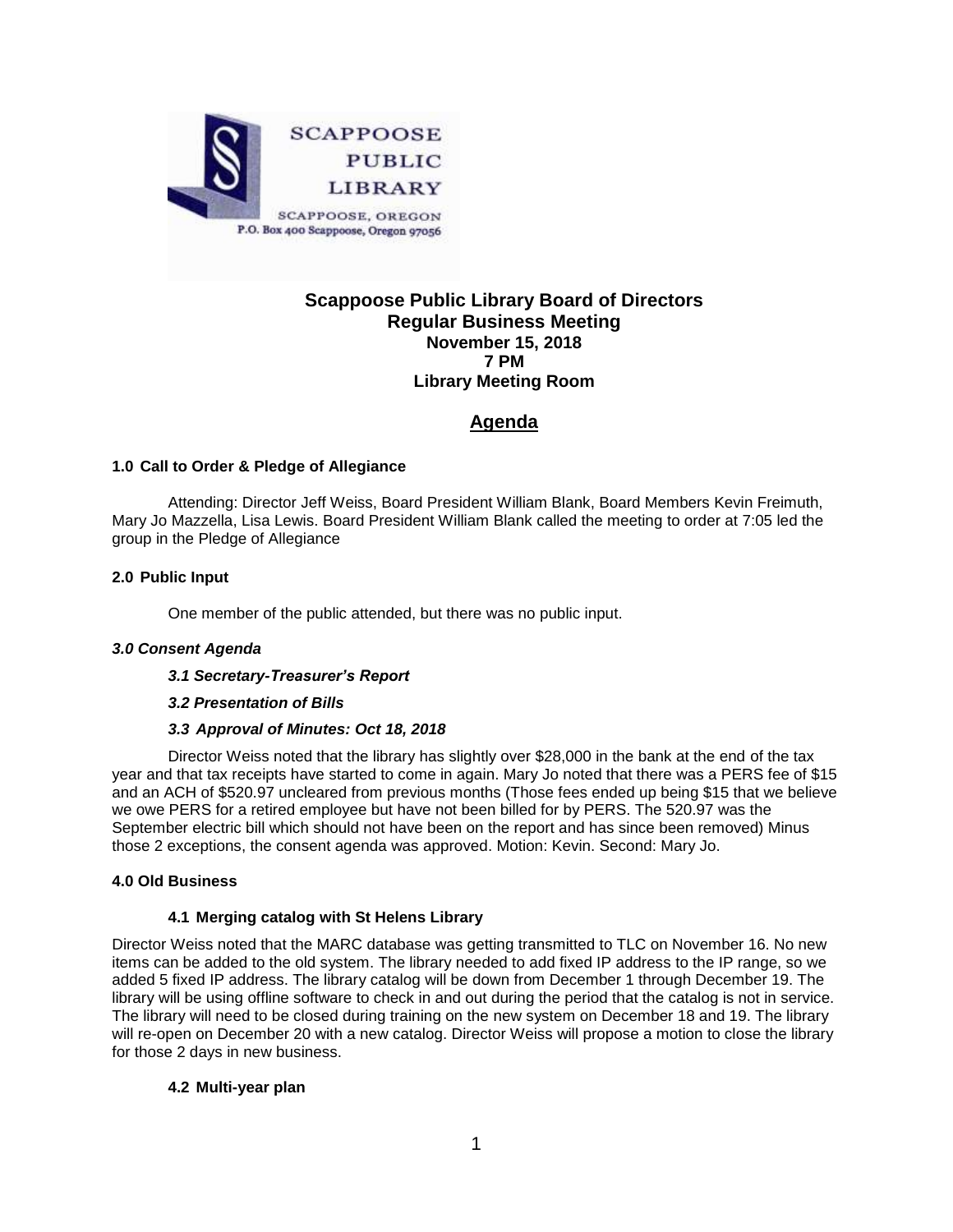New statewide library standards were finalized on November 14, and Director Weiss has forwarded those standards to library board members. The library will plan on having a staff/board retreat in February or March to work on a multi-year plan that addresses the new standards that the library is not fulfilling and plans to meet essential state standards. Director Weiss noted that the library fulfills about 75% of the standards already.

# **4.3 New Public Computer Bids**

Lenovo has moved our order to the small business division and we lost our staff discount. Director Weiss presented Lenovo's new bids and pricing from Dell on similar computers. After discussion, it was decided that Kevin would reach out to Lenovo again about employee pricing and the library would proceed with the best deal offered. Due to the low credit limit on the library credit card, Director Weiss may need to pay with a personal credit card and get reimbursed for the computers. More Power Computer Center will be setting up the computers and rebuilding the library software package and steady state software on each computer for \$330 per computer.

# **4.4 Handbook discussion sections 8 – 12**

The remainder of the employee handbook was discussed. The board had copies of the current handbook and the suggested changes from HR Answers. A revised Equal Employment Opportunity statement was added. The Immigration and Nationality Program statement and procedure was eliminated because it dealt with obsolete legislation. Formal employee reviews were set to be completed by the March Library Board meeting. A new Handbook Acknowledgement Form recommended by HR Answers was added. A Lactation Break policy was added. Work and schedules statement recommended by HR Answers added. Motion to approve changes were made by Kevin seconded by Mary Jo. Motion carried.

# **5.0 New Business**

# **5.1 Librarian's Report**

See attached report.

# **5.2 New Employee Emily Armstrong**

The Library has hired Emily Armstrong as our new part time clerk. Emily has a background as a school librarian in California. She will be working with Wendi on children's programs.

# **5.3 Close Library for new catalog implementation & training Dec 18-19.**

Motioned by Lisa, Seconded by Kevin. Motion passed.

# **5.4 Fine Free December**

The library will not charge overdue fines for the month of December. This is because of the online catalog being offline for 2 weeks. Motioned by Kevin. Seconded by Mary Jo. Motion passed.

# **5.5 Food for Fines**

Food for Fines will start December 20<sup>th</sup> when the new catalog goes live and continue through January. \$3 in fines waved per food item. Lisa made the motion. Mary Jo seconded. Motion passed.

# **5.6 Summer Concerts 2019 in Heritage Park and Summer Films**

The library will sponsor 6 Summer Concerts and at least 4 movies in Heritage Park in Summer 2019. Director Weiss will meet with the City Manager to plan these events. The Library has applied for a Columbia County Cultural Coalition grant to partially underwrite the concerts.